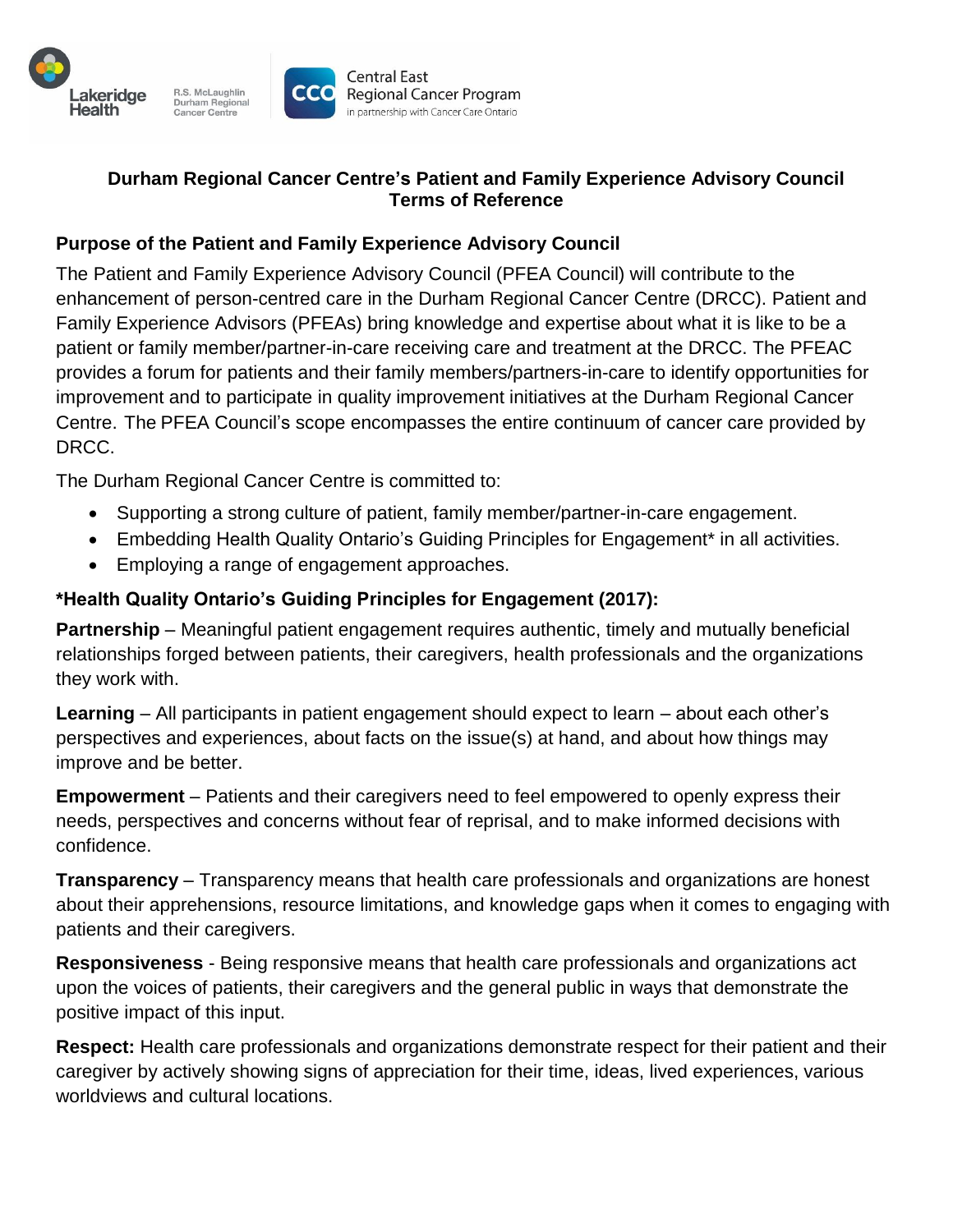## **Responsibilities of PFEAs**

- PFEAs must adhere to Lakeridge Health (LH) policies including, but not limited to the Confidentiality Agreement, Code of Conduct, Dress Code and Personal Hygiene, and Infection Protection and Control;
- PFEAs are responsible to prepare for meetings by familiarizing themselves with materials sent out prior to each meeting;
- PFEAs are responsible to attend regularly scheduled meetings;
- PFEAs may be asked to represent DRCC at an engagement session or meeting organized by Ontario Health – Cancer Care Ontario;
- PFEAs may choose to participate in an initiative or working group within LH. This is not an expectation or requirement of their role as an Advisor on the DRCC PFEA Council;

# **Accountability and reporting relationships**

The Patient and Family Experience Advisory Council is accountable to the Leadership Team of the Durham Regional Cancer Centre. Reporting occurs with regular updates provided at the monthly meetings of the DRCC Quality Council. The Co-Chairs will share an annual report on DRCC PFEA activities with the DRCC Quality Council and the LH Patient Experience Program.

Whenever possible, agreement on any recommendation is by consensus of Advisors. If consensus is not achievable in the absence of members, the Co-chairs may decide based on a majority vote of the PFEA Council members in attendance at the meeting.

Working Groups established as needed to address specific issues, upon approval of the Co-Chairs. Individual PFEAs may choose to participate as an Advisor on initiatives or working groups outside of DRCC and LH. In this capacity, the Advisor's role reflects their experience with the health care system and not as a representative of DRCC or LH.

### **Membership of the PFEAC**

Co-Chairs: PFEA Advisor from the Council Patient Experience Lead/other member of the DRCC leadership team

The term for the PFEA Advisor Co-chair term is two years.

Members: Representatives from DRCC patient and/or family member/partner-in-care population with consideration given to equity in engagement. Ad hoc members may be invited to attend part or all of any meeting. This may include members of the DRCC leadership team, staff or physicians.

PFEAs are asked to commit to at least a one-year term, participating in a minimum of 4 meetings in a one- year period